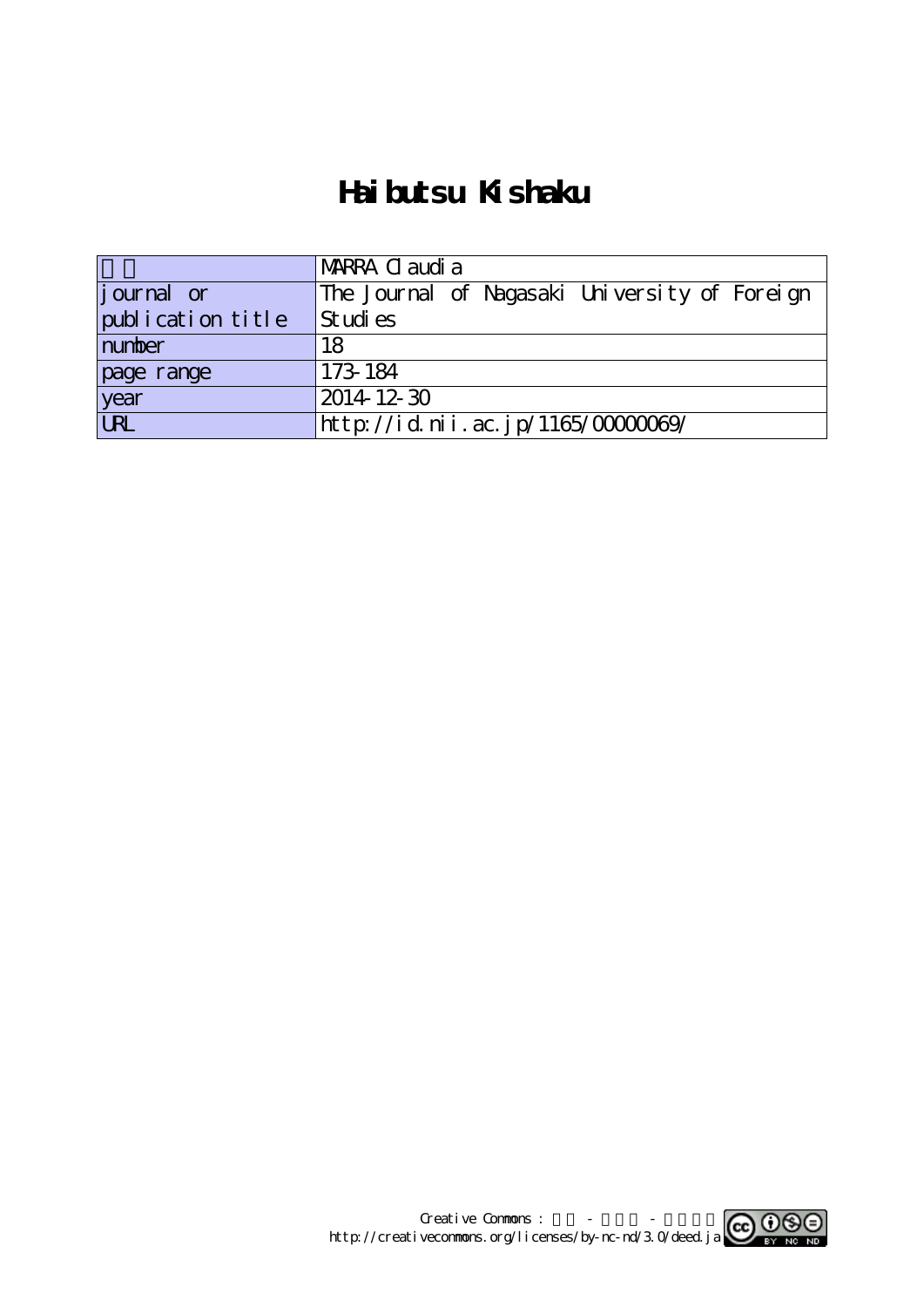## Haibutsu Kishaku

Claudia MARRA

## 廃仏毀釈

マラ クラウディア

#### **概要**

近代化は日本の仏教にとって衝撃的な始まりである。千年以上の宗教的リーダーシップと政治的影 響力にもかからわず新政府は佛教より神道を推進した。王政復古と祭政一致の概念に相応しい神道が さらに愛国心を増やして、厳しい工業化と軍国化を承諾する目的があった。江戸時代の佛教は幕府の 重要な反切支丹の道具でもあり、檀家制度の為に人口管理の道具でもあった。明治政府にとって佛教 との遮断は徳川幕府の縁切りの象徴でもあった。神仏判然令で仏教の影響と共に財産、収入と支援者 を失って明治元年より全国の廃仏毀釈運動が始まった。長崎における廃仏毀釈の結果はこの論文の テーマである。

**キーワード:**仏教、廃仏毀釈、明治時代、長崎 **Keywords:** Buddhism - Haibutsu Kishaku - Meiji period - Nagasaki

Modernization started with a shock for Japanese Buddhism. After more than a millenium of religious dominance and political influence, the newly established Meiji government chose to favour Shintō, as Japan's indigenous religion was better suited to support the reinstallation of imperial rule and to instill a mood of national enthusiasm, which would help to win greater acceptance for both, the new government and the severities of rapid industrialization and militarization which were to come.

Breaking with Buddhism also signaled the Meiji government's intentions to distance themselves from all institutions associated with the rule of the Tokugawa. As Buddhism had played an important role in the bakufu's anti-Christian politics and had in addition, become an effective administrative tool, diminishing Buddhisms influence and stripping it of property, income and supporters were some of the aims of the "Kami and Buddhas Separation Order" (神仏判然令 Shinbutsu Hanzenrei) of 1868, which eventually led to the large scale destruction of Buddhist property, called Haibutsu kishaku (廃仏毀釈 "abolish Buddhism and destroy Shākyamuni") across the country. This article examines the effects of the Meiji government's anti-Buddhist politics in Nagasaki.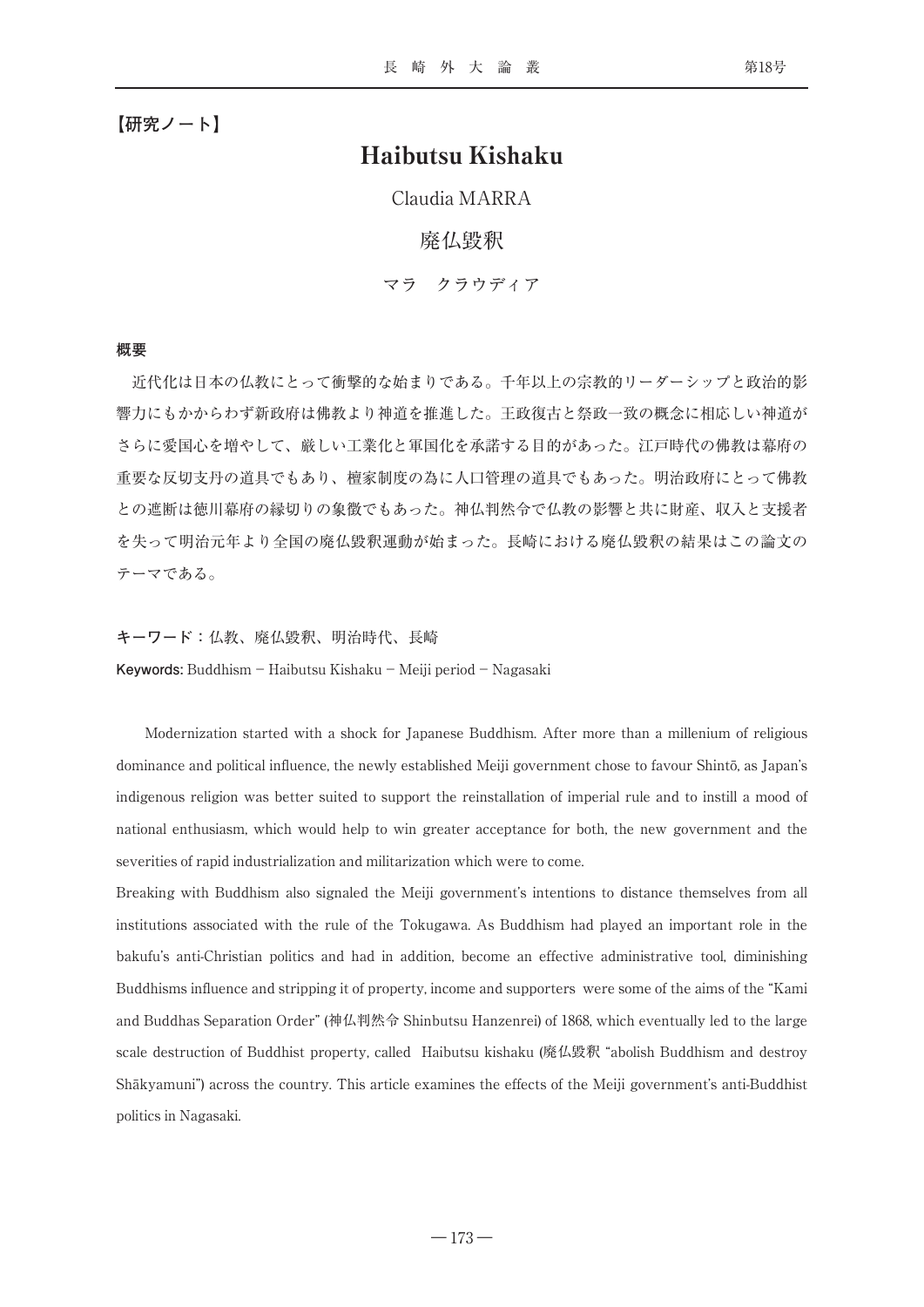

Visitors to Nagasaki's Shōfukuji temple can't help but notice a stone gate (石門), rescued from the destruction of the former Jinguji (神宮寺), a temple founded in the early  $16^{\rm th}$  century.

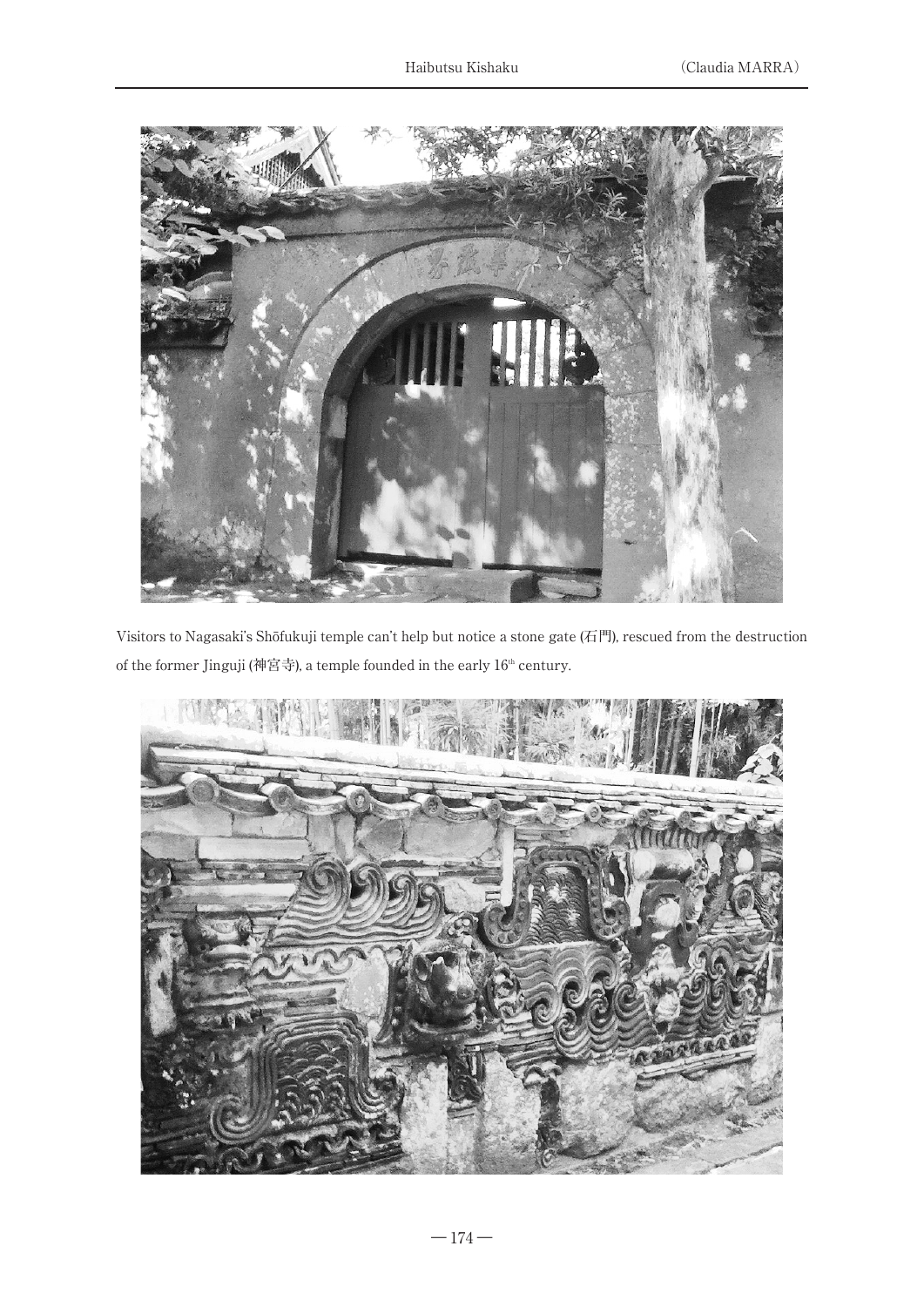There is also a decorative wall, "onikabe" (鬼壁), behind the founders hall, made entirely with materials from different dismantled Buddhist temples, all of which had fallen prey to the "Haibutsu Kishaku" movement at the beginning of the Meiji period. Pessimistic calculations state that of the estimated total of 460,000 temples in Tokugawa Japan, up to 40,000 were destroyed nationwide between 1868 and 1888', and Nagasaki, for its part saw a number of temples destroyed.

There were several reasons for Buddhism's fall from grace:

One was a paradigm shift in Japan's cultural politics, caused by China's political weakness and it's suppression by Western colonial powers. In its wake, Japan gave up the old slogan "wakon - kansai, 和魂漢 才", "Japanese spirit combined with Chinese skills" and replaced it with the new "wakon - yōsai, 和魂洋才" "Japanese spirit, combined with Western technology", indicating that the general mood in Japan was rather negative when it came to China, which had until then been the dominant cultural influence in Japan. Japanese Buddhism, with its strong ties to Chinese culture, suffered a severe blow to its image as a result of these developments. Eventually it came to be labeled as backward, foreign, decadent, unmodern and unfit for modern times. The forced end to Japan's isolation politics had thrown Japan into political and economic turmoil, and anti-foreign mood was at its peak, which made the accusation of Buddhism's foreignness especially poignant.

Another contributing factor<sup>2</sup> was the Edo period's intellectuals' increasing loss of interest in Buddhist thought. Buddhist discourse was perceived as stagnant, esoteric and escapist, centering often on minute differences in ritual and monastic order. At the same time Buddhist clergy were often seen as lethargic, decadent, wasteful, inept and moraly unfit to lead any meaningful debate. Their negative reputation was worsened by the observance of hereditary succession, which was widely customary. A 20th century scholar, Kishimoto Hideo (岸本英夫, 1903-1964) put it like this:

"The priests are all stupid; they confuse the people, waste national resources, and offend morality"3

All of this helped to instill a growing anti-Buddhist sentiment: Neo-Confucianists, the thinkers of the Mitoschool<sup>4</sup>, the nativist scholars of the Kokugaku<sup>5</sup> and its offspring, the influential advocates of Reform Shintō<sup>6</sup> , belligerent Samurai7 , as well as supporters of Rangaku (Western Learning) all took turns in pointing out Buddhism's shortcomings.

It also has been pointed out<sup>8</sup> that for the Edo intelligentsia, criticising religion and particularly Buddhism was about the only possible way to express their increasing discontent with Tokugawa rule, as open critisism of the state was stiffled by tight bakufu censoring.

Another important argument for the rejection of Buddhism by the new Meiji government was the role Buddhism had played within the political system of the now ousted shogunate 9 .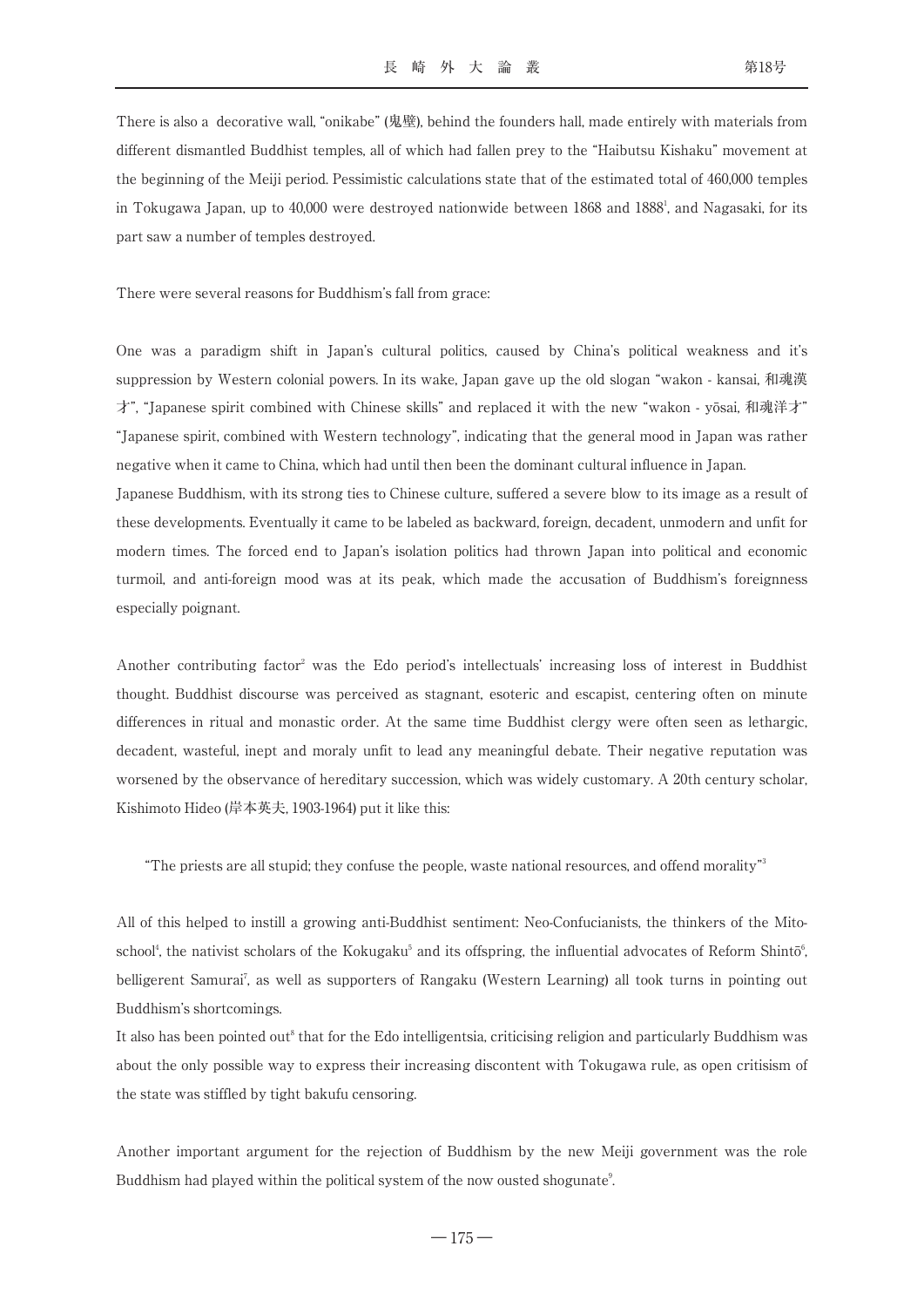When Tokugawa Ieyasu (徳川 家康, 1543 - 1616) took office, he had the pre-existing temple-registrationsystem (danka or jidan system 檀家制度 or 寺檀制度) converted into a tool to check on people suspected of being Christian. It became mandatory for all households to register at local temples. Upon regular registration, which was often combined with the ceremony of e-fumi (絵踏, the required stepping on Christian images as proof of not being a Christian), one received a certificate (terauke, 寺請), which was needed in order to get married, travel or start employment.

The temples collected the data of their parishioners in registers (宗門人別改帳, shūmon ninbetsu aratamechō), which were then used by the bakufu to monitor and control the population as a whole. Needless to say, that parishioners had to pay for the registration process, the upkeep of the temple, the salaries of the clergy, as well as temple-services like memorial services or funerals, thus putting an immense financial burden on them.

Generous government funding, extensive land ownership, tax exemptions and the drastically increased income of Japan's Buddhist sects are usually blamed for the oft-lamented decadence of Edo period Buddhism and its decline into "Funeral-Buddhism"10

In order to prevent Buddhism from becoming too powerful, the Tokugawa shogunate had opted to boost sectarianism. The bakufu decreed the organization of all temples along strict sectarian lines, creating a hierarchical system of main temples and branch temples (本末制度, honmatsu system), while at the same time closely monitoring the main temples (本山, honzan).<sup>11</sup> In order to assure the major temples' compliance, the shogunate also granted individual temples land (朱印状, shuinjō) and asked certain "famous temples" (名 刹, meisatsu) to perform protective prayers and ceremonies for the Tokugawa-house or the country, which further increased some of these temples' income to more than  $10000$  koku $^{\text{12}}$ , an enormous sum, considering that 1 koku rice was supposed to be enough, to feed one person for one year!

Regarding these financial aspects, it should be kept in mind that Japan during the Bakumatsu and early Meiji period encountered immense economic difficulties: After the signing of the unfair "Unequal Treaties" with the US, Britain and other Western powers, Japan suffered intense pressure through inflation, cheap imports and insufficient exports, further worsened by the effects of the Bōshin wars, crop failures and other calamities. Considering that about 100 to 150 parishioner households were needed to ensure the livelihood of a single priest<sup>13</sup>, and based on the assumption, that at least 36 households were needed to support the upkeep of a temple, focussing on Shintō only, was seen also a means used by the Meiji government to save some money, as only a minimum of 49 households were required to ensure the upkeep of a shrine and its staff<sup>14</sup>. .<br>. Getting rid of costly temples with priests who didn't pay taxes, couldn't be drafted into military service, and didn't contribute to the country's workforce offered at least some financial relief. Also, while Shintō shrines tend to be situated at the periphery between inhabitable and uninhabitable land, many temples were erected within city limits, thus blocking modern city planning and using up land, needed in the escalating process of industrialization and urbanization.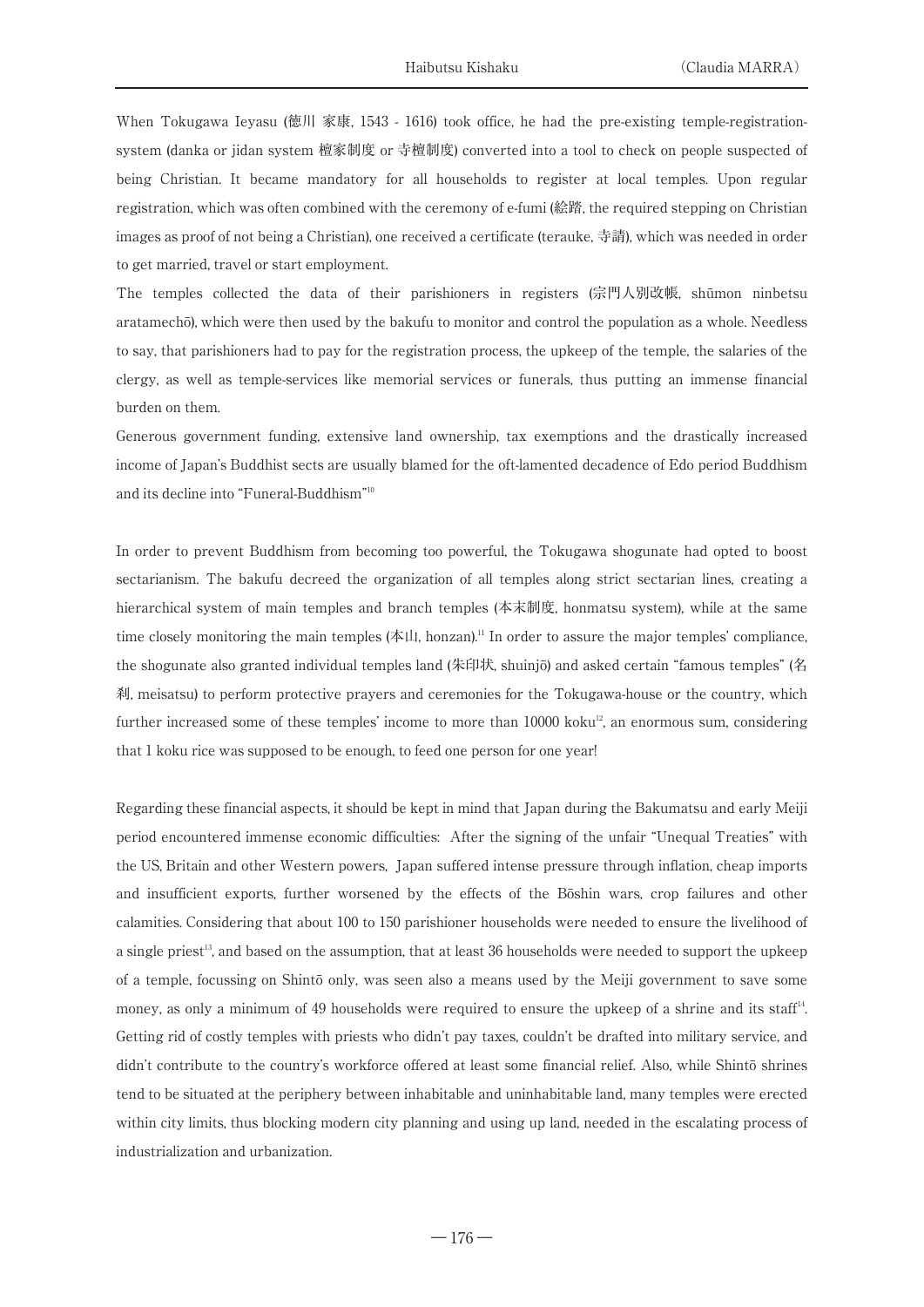The Shintō etablishment was also unhappy with Buddhism's prominent role<sup>15</sup>, and they criticised the century-old assimilation of Shintō and Buddhism (神仏習合, Shinbutsu-shūgō). Since its introduction in the  $6<sup>th</sup>$ century, Buddhism had tried to get rid of its "foreign" image by downplaying the religious differences with the indigenous Shintō. It became customary for shrines and temples to hold one another's statuary or incorporate one another's architectural structures.

During the Edo period, most shrines were staffed and administered by the adjacent Buddhist temples.<sup>16</sup> But, while both harmoniously coexisted for a long time, Shintō was usually seen as inferior, which was not acceptable to the new nationalistic Shintō elite.

In syncretistic interpretation, Shintō deities, (神, kami ) were either perceived as lost beings in need of liberation through the power of Buddha, singled out as protectors of the Dharma, or even seen as emanations of the Buddha with the task to guiding humans on their path to salvation. As the newly re-instated Emperor was seen as divine being through his lineage which went back to Sun-Godess Amaterasu Ōmikami, having him occupy an inferior position to "foreign" Buddhism was out of question.

Since the new Meiji government was eager to proof it's legitimicy and also wished to emphasize the supremacy of the Tennō, they turned to the ancient theocratic concept of unity of government and religion (祭政一致 saisei itchi), and to support this, they started to install Shintō as new State religion.17 Considering the timing of the issuing of the formal edict to declare the restauration of imperial rule (王政復古の大号令, ousei fukko no daigourei) in December 1867, the subsequently issued Shinbutsu Hanzenrei thus served as a corrective measure to ensure the Emperors spiritual superiority.

At an institutional level, religion formerly had been under strict control of Tokugawa magistrates responsible for overseeing religious affairs. Now religious matters came under the jurisdiction of the predominantly pro-Shintō Department of Rites (神祇事務科, Jingijimuka). After just one month, this department was elevated to the Secretary of Rites (神祇事務局, Jingijimukyoku), a department of the State Council, and after another three months it was turned into the Bureau of Rites (神祇官, Jingikan). Within the Meiji political system, the apparatus dealing with religious administration climbed several other ranks until in 1871, it finally reached ministry level as the Ministry of Rites (神祇省, Jingishō).

In the period between 1868 and 1872, when Japan tried to get the "Unfair Treaties" reversed, several diplomatic missions were negotiating with the signatory Western nations. In these negotiations, the issue of religious freedom kept appearing on the agenda. For the Western nations, this meant above all toleration for Christianity, which the Japanese side had grudgingly accepted for expatriate communities, but had still prohibited for its own population.

Announcements like: "The ban on Christianity will be strictly observed as in the past. Evil religions are strictly forbidden",<sup>18</sup> were still on display all over the country, causing indignation among the Westerners. The Japanese were worried that by lifting the long-standing ban on Christianity foreign influence would get out of control. With this in mind, the Meiji government began to recall Buddhism's usefullness in combating Christianity. However, many Japanese were dissatisfied with this extreme anti-Buddhist stance, and so the government finally had to ease it's suppressive politics: In 1872, the control of Shintō and Buddhism was united in the Ministry of Sects (教部省, Kyōbushō) bringing the demotion of Buddhism to an end.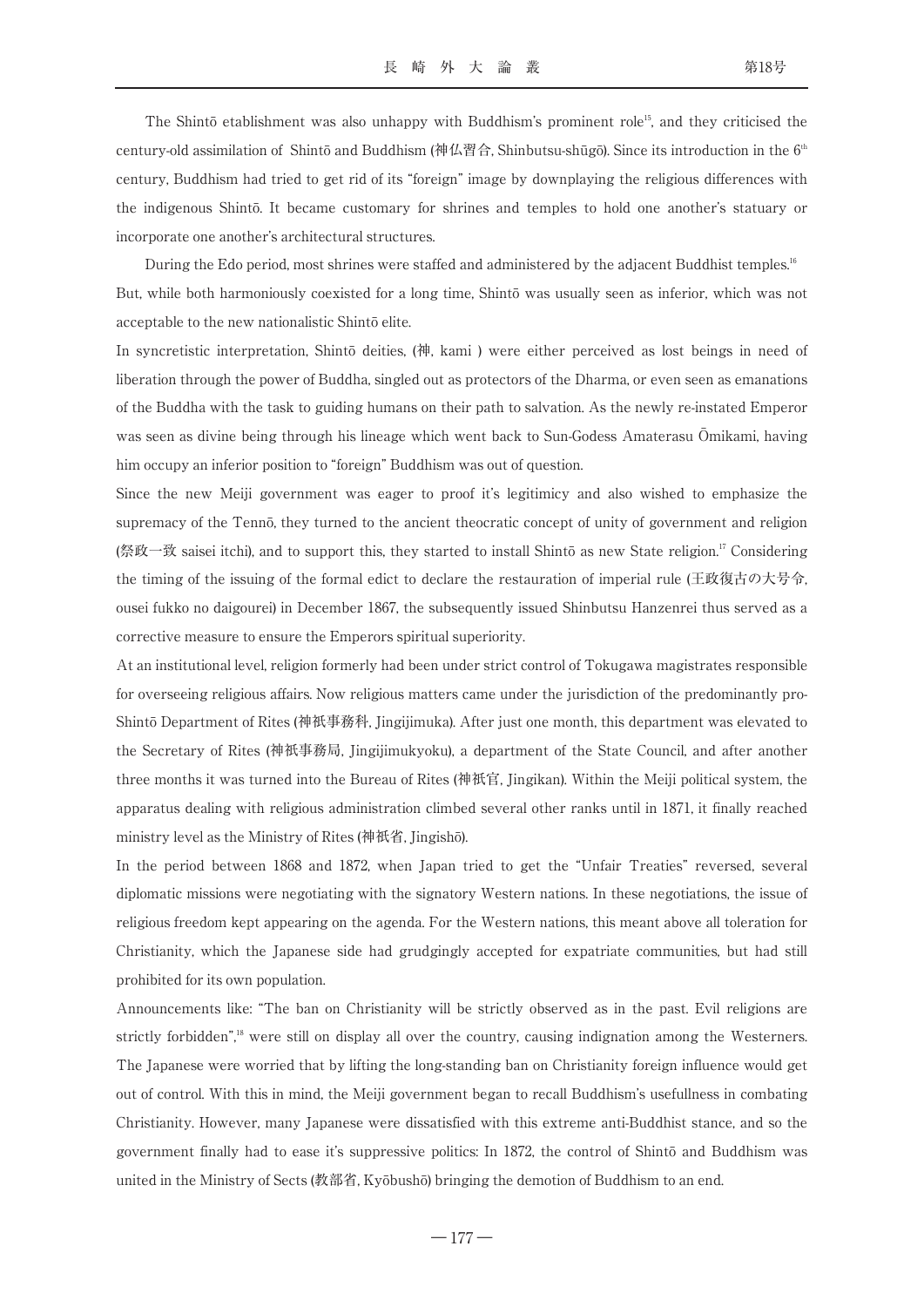The legal foundation of the separation of Shintō and Buddhism, which lasted until 1873, was layed by the issuance of the "Kami and Buddhas Separation Order" (神仏判然令 Shinbutsu Hanzenrei) in 1868, which was followed by a number of memoranda and other legislation demanding the separation of Shintō and Buddhism.<sup>19</sup> These decreed the following:

a. the defrocking of Buddhist priests serving at Shintō-shrines, with the option to "change vestments", that is to become shrine priests (kannushi) or return to lay status<sup>20</sup>

b. the removal of Buddhist statuary from all shrines, and the Shintōist renaming of deities

c. the reversal of all syncretistic Buddhist terms

d. the abolishment of the danka-system, in favour of a voluntary shrine registration and a mandatory civilian registration system

e. the promotion of "Shintō funerals"

f. the abolition of certain Buddhist ranks and titles

g. the closing of "abandoned" temples

h. the confiscation of temple lands in 1871 and

i. governmental permission for monks and nuns to grow their hair, eat meat, return to lay life and to marry.<sup>21</sup> This last order marked the endpoint of the state's demotion of Buddhism as it is essentially a demonstration of the state's disinterest in Buddhist matters.

In sum, the anti-Buddhist politics of the Meiji government and the resulting violent excesses were the results of a wide array of complex political circumstances:

"By its own claims, the new government did not seek to eradicate Buddhism, haibutsu kishaku. Its declared policy was rather one of separating Shinto from Buddhism, shinbutsu bunri."<sup>22</sup> However, in "domain bureaucracies, and under local officials of the Meiji government in villages, shrines, and temples in many parts of the country, the line between bunri and haibutsu was quickly crossed. While government ordinances repeatedly deplored acts of destruction, the government did little to contain them or to punish the perpetrators."23

This was especially true in domains wich had witnessed earlier anti-Buddhist outbursts, such as Okayama, Mito, Aizu, Tsuwano, Satsuma, Osumi, Hyūga and to a lesser extent, Chōshū.<sup>24</sup> Compared to those areas, the religious situation of Nagasaki had been different since the arrival of the first Catholic missionaries in the 16 th century. Missionary-friendly lord Ōmura Sumitada (大村 純忠, 1533-1587), under whose control Nagasaki stood at that time, converted to Christianity and, in 1570, had the port of Nagasaki opened to the Portuguese. To show his gratitude for Portuguese support in battle, Ōmura ceded Nagasaki "in perpetuity" to the Society of Jesus in 1580. Within the city limits several churches were built and the majority of the town's population received Baptism.

However, Toyotomi Hideyoshi's Kyushu campaign ended the the Jesuit's control of the city in 1587, shortly after Ōmura Sumitada's death. Christianity was prohibited and Nagasaki was placed under the direct control (chokkatsu-ryo, 直轄) of the central government in Edo. After the failed Shimabara rebellion, remaining Christians were either persecuted or went into hiding, senpuku (潜伏). The Buddhist temples in Nagasaki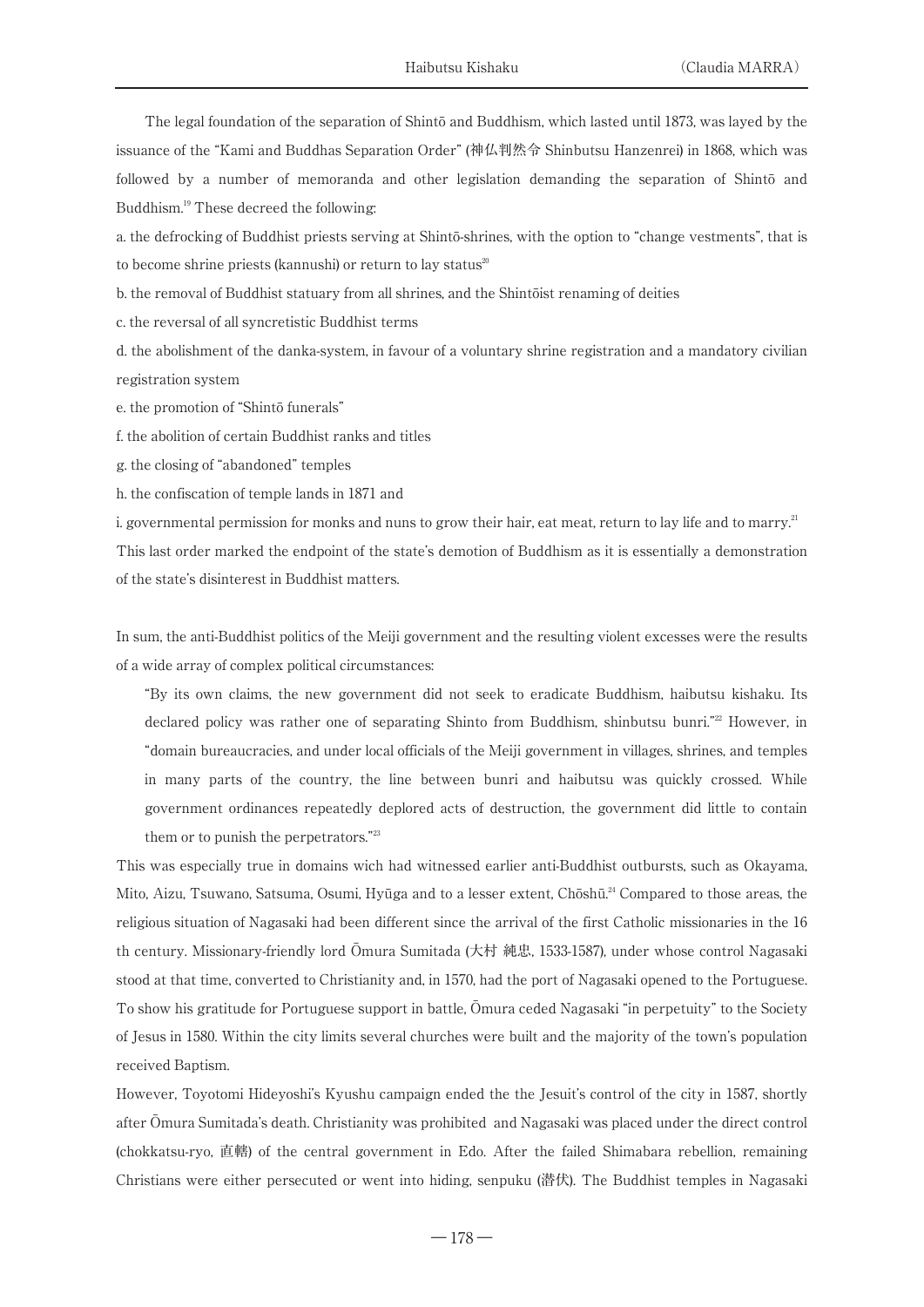played an important role in the enforcement of anti-Christian policies.

As Nagasaki was home to the Dutch factory Dejima, which was established after the Portuguese had been expelled, it was valuable to the country's finances and became one of the Gokasho (五箇所), the "5 cities". Together with Edo, Osaka, Kyoto and Sakai, Nagasaki was particularly important to the shogunate, which usually appointed two trusted senior officials to the prominent post of Nagasaki magistrate.

At the time the shogunate came to an end, partly through the pressure of Western gunboat-diplomacy which had started with the appearance of Commodore Perry in 1853, Nagasaki had an estimated population of  $31,000<sup>35</sup>$  It was home to a small Dutch community on Dejima and to a larger Chinese community within the Chinese quarter, the Tojinyashiki (唐人屋敷). During the period of national seclusion, Nagasaki was the only place in Japan where Western science and medicine (蘭学, rangaku) could be studied at first hand, as well as the only place Japanese (scholars) could get a glimpse of the outside world. Even after Perry's arrival, the Netherlands continued to have a key role in transmitting Western learning to Japan.

After the forced opening of Japan, both pro- and anti-Western intellectuals flocked into the city, which had by that time become a free port, in order to study all things Western. Scholars of Rangaku played a key role in the modernization of Japan, with prominent figures such as Fukuzawa Yukichi, Ōtori Keisuke, Yoshida Shōin, Katsu Kaishū, and Sakamoto Ryōma building on the knowledge acquired during Japan's isolation. The result of their studies helped to bring about the modernization of the military, the education system, science, transportation, industrialization and so forth.

Both the crumbling shogunate as well as Japan's up-and-coming new leaders feared that Western nations might eventually try to colonialize Japan, like they had with China. The Bakufu therefore established the Nagasaki Naval Training Center in 1855 next to Dejima, in order to acquire knowledge about modern Western shipping methods. From 1855 to 1859, education was directed by Dutch naval officers, before the transfer of the school to Edo, where English educators became prominent. In 1857, the first screw-driven steam warship, the Kanrin Maru arrived in Nagasaki from the Netherlands and a modern, Western-style foundry and shipyard what is now a part of the Mitsubishi shipyard, began work. The town was bustling with both foreigners and Japanese. In 1864, 313 foreigners lived in Nagasaki, and by 1869 their number had increased to 831.<sup>26</sup>

By 1867, the foreign community had already established two churches, 30 trading companies, 11 hotels and 7 restaurants, $\mathbb{Z}$  not to mention several companies founded jointly with Japanese business partners. These foreigners were allowed to practice their religion, but were prohibited from engaging in any missionary activities which targeted the Japanese. It came as an embarassment to the Japanese government, when in 1865 a number of "hidden Christians" revealed themselves in Nagasaki's Urakami village to French Padre Bernard Petitjean from the Sociéte des Missions Étrangères in the so called "miracle of the Orient". As the ban on Christianity had not been lifted, officials reacted by arresting and brutally torturing roughly 3,500 Christians, who were exiled to different parts of Japan. Of these about 20% eventually died, before the long prohibition on Christianity was finally lifted in 1873, after sustained pressure from the foreign powers. Anti-Christian sentiment nevertheless lingered.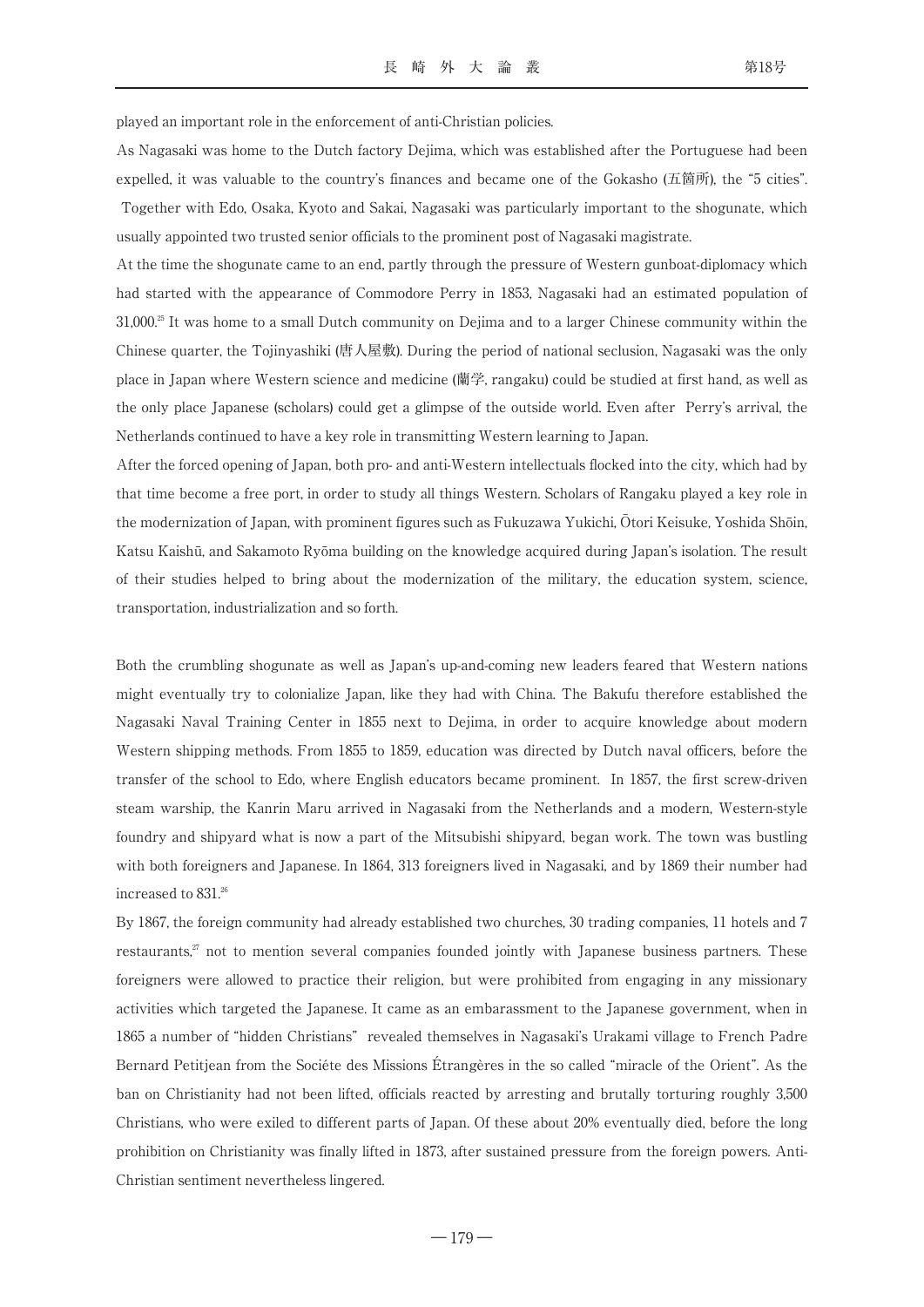The "Kami and Buddhas Separation Order" was issued amid an atmosphere of religious strife, three years after the discovery of the hidden Christians. In many parts of the country the order escalated into the destructive haibutsu kishaku movement. However, in Nagasaki only 23 temples, a comparatively low number, were destroyed or turned into Shintō shrines.

These are the temples dismantled in Nagasaki:

| Temple name | Location                            | Shintō shrine which replaced it                |  |
|-------------|-------------------------------------|------------------------------------------------|--|
| 如意輪寺        | 本石灰町                                |                                                |  |
| Nyoirindera | Motoshikkuimachi                    | Inari Jinja (Oosaki Jinja)                     |  |
| 大覚寺         | 八幡町                                 |                                                |  |
| Daikakuji   | Yahatamachi                         | Yahataj Jinja                                  |  |
| 願成寺         | 高野平郷 (愛宕一丁目)                        |                                                |  |
| Ganseiji    | Kouyahiragou, (Atago 1-Chome)       | Atago Jinja                                    |  |
| 威福寺         | 馬場郷 (桜馬場一丁目)                        |                                                |  |
| Ifukuji     | Babagou (Sakurababa 1-Chome)        | Tenmangu                                       |  |
| 興禅院         | 炉粕町                                 |                                                |  |
| Kouzenin    | Rokasumachi                         | Kagojinja (Rou Jinja)                          |  |
| 大徳寺         | 十善寺郷 (西小島一丁目)                       |                                                |  |
| Daitokuji   | Juuzennjigou (Nishikoshima 1-Chome) | Umegasaki Tenman Jinja                         |  |
| 松本院         | 高野平郷                                |                                                |  |
| Matsumotoin | Kouyahiragou                        | none                                           |  |
| 神宮寺         | 浦上村山里掛 (西山一丁目) Urakamimura          |                                                |  |
| Jinguji     | Yamazatokakari (Nishiyama 1-Chome)  | Konpira Jinja                                  |  |
| 玉泉院         | 寄合町                                 |                                                |  |
| Gyokusenin  | Yoriaimachi                         | Inari (Gyokusen) Jinja                         |  |
| 泉良院         | 今龍町                                 |                                                |  |
| Senryouin   | Imakagomachi                        | none                                           |  |
| 琢正院         | 小島郷                                 |                                                |  |
| Shouseiin   | Koshimagou                          | Kusonoki Inari Jinja                           |  |
| 大教院         | 伊勢町                                 |                                                |  |
| Daikyouin   | Isemachi                            | Yahata Jinja (later merged with Isegu)         |  |
| 現應寺         | 高野平郷 (鍛冶屋町)                         |                                                |  |
| Genouji     | Kouyahiragou (Kajiyamachi)          | Yahata Jinja                                   |  |
| 本覚寺         | 炉粕町                                 |                                                |  |
| Honkakuji   | Rokasumachi                         | Hikosan Jinja (later merged with Iimori Jinja) |  |
| 納受院         | 丸山町                                 | Inari Jinja                                    |  |
| Noujuin     | Maruyamamachi                       | (later merged with Umezono Jinja)              |  |
| 大覚院         | 八幡町                                 |                                                |  |
| Daikakuin   | Yahatamachi                         | Tenman Jinja (destroyed)                       |  |
| 大行寺         | 今博多町                                | Tenman Jinja                                   |  |
| Daigyouji   | Imahakatamachi                      |                                                |  |
| 南光寺         | 今龍町                                 | Tenmangu                                       |  |
| Nankouji    | Imakagomachi                        |                                                |  |
| 楞巌院         | 銅座跡 (銅座町)                           |                                                |  |
| Ryouganin   | Douzaato (Douzamachi)               | Inari Jinja (destroyed)                        |  |
| 萬福寺         | 浦上村淵掛 (淵町)                          |                                                |  |
| Mampukuji   | Urakamimura fuchikake (Fuchimachi)  | Fuchi Jinja                                    |  |
|             | 浦上村山里掛 (坂本2丁目)                      |                                                |  |
| 圓福寺         | Urakamimura Yamazatokakari          | Hiyoshi Jinja                                  |  |
| Empukuji    | (Sakamoto 2-Chome)                  |                                                |  |
| 神通寺         | 浦上北村 (虹が丘町)                         | Iwaya Jinja                                    |  |
| Jintsuuji   | Urakamikitamura (Nijigaokamachi)    |                                                |  |
| 遍照院         | 浦上北村 (住吉町)                          |                                                |  |
| Henshouin   | Urakamikitamura (Sumiyoshi)         | Sumiyoshi Jinja                                |  |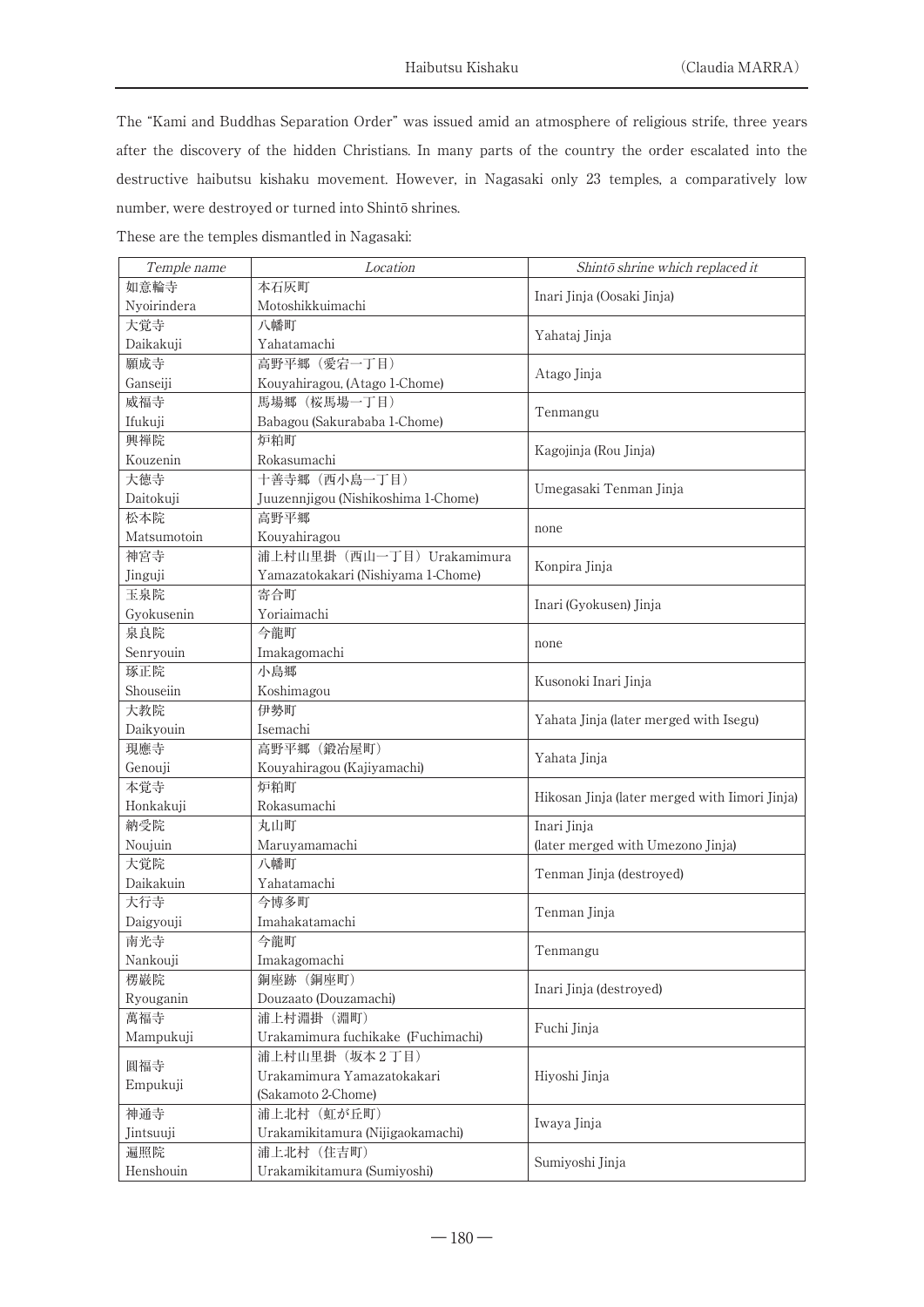Were only a relatively low number of temples destroyed in Nagasaki because people were true followers of the Dharma? Were secretely Christian believers afraid that showing too much enthusiasm for the destruction of behated Buddhist temples would look suspicious? Or perhaps some hidden Christians hesitated to storm temples, since some had helped them to survive in hiding? Was the rather limited show of anti-Buddhist temple storming, which elsewhere had lead to complete destruction.<sup>28</sup> due to the presence of so many foreigners, who might misinterpret anti-Buddhist rage as an encouragement to increase Christian missionary activities?

The moderate level of destruction shows the need for further research in order to uncover the reasons behind Nagasaki's restraint during the haibutsu kishaku movement.

- 1 See: Tamamuro Fumio, Shimbutsu bunri to haibutsu kishaku no jittai" quoted by J.E.Ketelaar: Of Heretics and Martyrs in Meiji Japan. Princeton 1990, p. 7
- 2 See M. Collcutt: Buddhism: The Threat of Eradication. In: Janssen: Japan in Transition. Princeton 1986, p. 144 ff.
- 3 Kishimoto Hideo: "Japanese Religion in the Meiji Era." Tokyo 1956, quoted after Notto Thelle: Buddhism and Christianity in Japan. Honolulu 1987, p. 19
- 4 For details on the Neo-Confucianists and Mito-scholars criticism of Buddhism see K. Kracht: Antimodernismus als Wegbereiter der Moderne. in BJOAF, Bd.1, 1978, p. 285 ff.
- 5 For details on the arguments of the Kokugaku, see J. Breen, M. Teeuwen: Shinto in History. Surrey 2000
- 6 See H. Hardacre: Religion and Society in 19th Century Japan. Ann Arbor 2002, p. 54 ff, and F. Rambelli: Sada Kaiseki: An Alternative Discourse on Buddhism, Modernity and Nationalism in the Early Meiji Period. in: R. Starrs: Politics and Religion in Modern Japan. Palgrave 2011, p. 104 ff.
- 7 Especially members of the Sonnō jōi -movement (尊皇攘夷 revere the emperor, expel the barbarians), criticised Buddhism for its pacifism
- 8 See M. B. Janssen: Cambridge History of Japan. Vol. 5, Cambridge 1989, p. 217 f.
- 9 For a detailed discussion see: Nam-lin Hur: Death and Social Order in Tokugawa Japan. London 2007 or H. Hardacre: Religion and Society in 19th Century Japan. Ann Arbor 2002
- 10 See Notto Thelle: Buddhism and Christianity in Japan. Honolulu 1987, p.18 ff.
- 11 See: W.T. De Barry: Sources of Japanese Tradition. Vol. 2, New York 1958, p. 521 ff.
- 12 See H. Hardacre: Religion and Society in 19th Century Japan. Ann Arbor 2002, p. 72 ff.
- 13 See H. Hardacre: Religion and Society in 19th Century Japan. Ann Arbor 2002, p. 42
- 14 See H. Hardacre: Religion and Society in 19th Century Japan. Ann Arbor 2002, p. 71 ff.
- 15 See M. Collcutt: Buddhism: The Threat of Eradication. In: Janssen: Japan in Transition. Princeton 1986, p. 143 ff.
- 16 See H. Hardacre: Religion and Society in 19th Century Japan. Ann Arbor 2002, p. 47 ff.
- 17 Some researchers expressed the belief, that the government's aim from the beginning, was the eventual split of state and religion. The elevation of Shintō was only used as a means to an end. "Viewed from the perspective of the state, the regime's "religions policy" (shūkyō seisaku) evolved through three distinct stages between 1868 and the 1920's: the assertion of an exclusive national creed, followed by passive toleration of existing religions, and finally the incorporation of the established religions into the ruling structure." see S. Garon: Molding Japanese Minds. Princeton 1997, p. 63. For details about the concept of saisei itchi see Lokowandt: Shinto. München 2001, p. 79 ff.
- 18 See Thelle: Buddhism and Christianity in Japan. Honolulu 1987, p. 14
- 19 See also A. Grapard: Japan's Ignored Cultural Revolution. In: History of Religions, Vol. 23., 240-265
- 20 See Hardacre: Religion and Society in 19th Century Japan. Ann Arbor 2002, p. 150 ff.
- 21 See Collcutt: Buddhism: The Threat of Eradication. In: Janssen: Japan in Transition. Princeton 1986, p. 152 f.
- 22 See Collcutt: Buddhism: The Threat of Eradication. In: Janssen: Japan in Transition. Princeton 1986, p. 151
- 23 See Collcutt: Buddhism: The Threat of Eradication. In: Janssen: Japan in Transition. Princeton 1986, p. 151
- 24 See Collcutt: Buddhism: The Threat of Eradication. In: Janssen: Japan in Transition. Princeton 1986, p. 146 ff. or J.E.Ketelaar: Of Heretics and Martyrs in Meiji Japan. Princeton 1990, p. 56
- 25 See: http://en.wikipedia.org/wiki/Demographic\_history\_of\_Japan\_before\_Meiji\_Restoration
- 26 See 新長崎市市、長崎 2014. p. 97
- 27 See 新長崎市市、長崎 2014. p. 79
- 28 See J.E.Ketelaar: Of Heretics and Martyrs in Meiji Japan. Princeton 1990: "Until 1876 (Meiji 9) in Satsuma, Osumi, and Hyūga there was not one temple or a single priest that remained", p. 56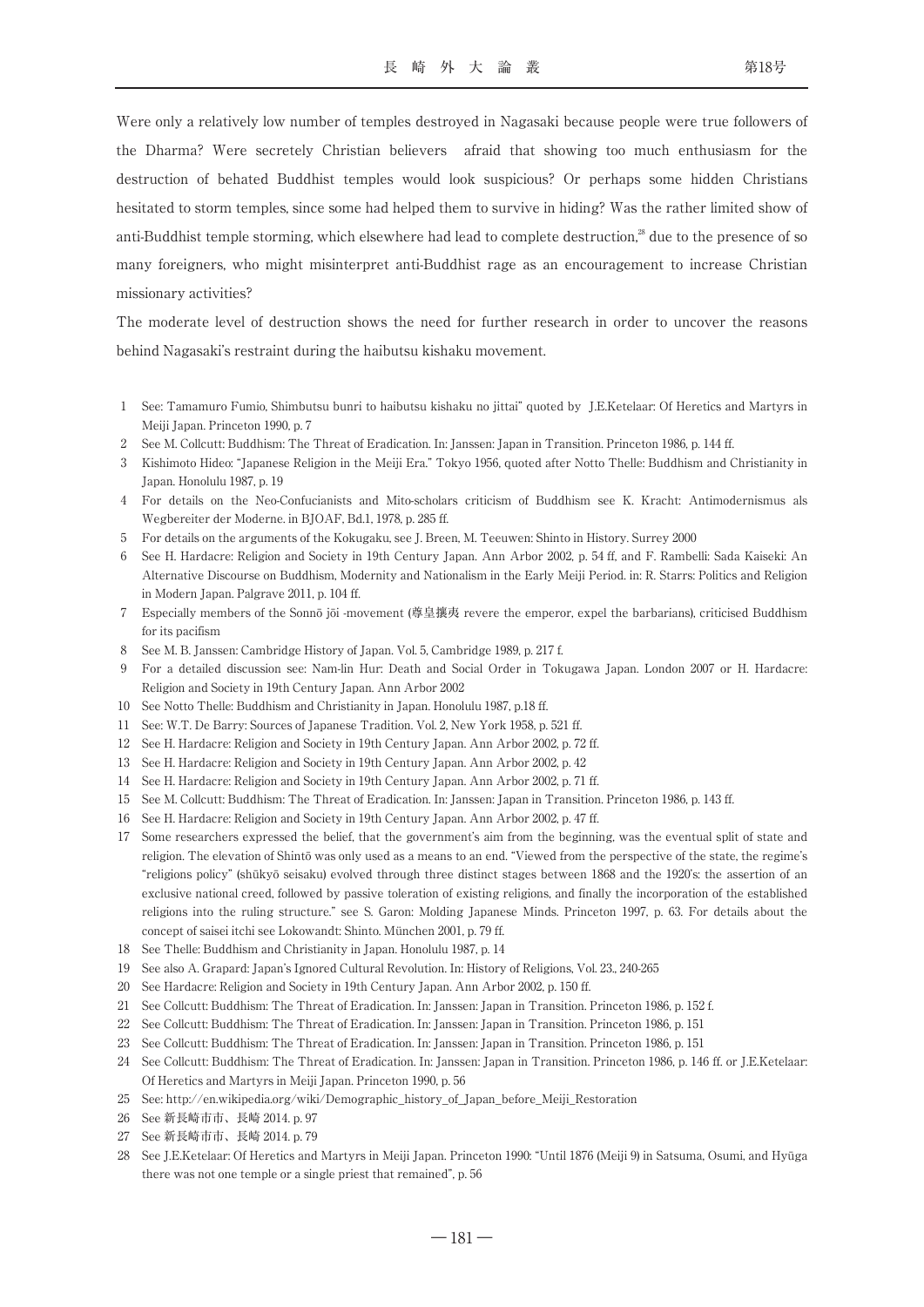### References:

|               | Abe, Yoshiya: Religious Freedom under the Meiji Constitution. 1-3.                           |
|---------------|----------------------------------------------------------------------------------------------|
|               | https://nirc.nanzan-u.ac.jp/nfile/3222 (2.9.2014)                                            |
| Akamatsu:     | Meiji 1868. London 1972                                                                      |
| Antoni:       | Der Himmlische HerrscherMünchen 1991                                                         |
| Antoni:       | Shinto und die Konzeption des Japanischen Nationalwesens. Leiden 1998                        |
| Bellah:       | Traditional Values and the Modernization of Japan.                                           |
|               | https://nirc.nanzan-u.ac.jp/nfile/3313 (9.9.2014)                                            |
| Bodiford:     | Chronology of Religion. In Nanzan Guide to Japanese Religions.                               |
|               | Honolulu 2006                                                                                |
| Breen:        | The Iwakura Mission In: Japan Forum Vol.10, Nr. 2, London 1998                               |
| Burkmann:     | The Urakami Incident. In: JJoRS 1, 1974, p. 143-216                                          |
| Collcutt:     | Buddhism the Threat of Eradication. In: Jansen, Japan in Transition. Princeton 1986          |
| Cooke:        | Traditional Buddhist Sects and Modernization in Japan. In: JJoRS 1, 1974, p. 267-330         |
| De Barry:     | Sources of Japanese Tradition. Vo.2, New York 1958                                           |
| Dehn:         | Staat und Religion in Japan.                                                                 |
|               | http://www.ev-akademie-boll.de/fileadmin/res/otg/640205-Dehn_2.pdf (7.9.2014)                |
| Doak:         | Religion and Politics in Imperial Japan. In: Starrs, Religion, Palgrave 2011                 |
| Eger:         | "Modernization" and "Secularization" in Japan. In: Japanese Journal of Religious Studies 7/1 |
|               | March 1980, 7-24                                                                             |
| Elison:       | Deus Destroyed. Cambridge 1991                                                               |
| Fridell:      | The Establishment of Shrine Shinto in Meiji Japan. In: JJoRS, Nr. 2, 1975, p. 137-168        |
| Fujiwara, M.: | Die ersten protestantischen Christen. In: BJOAF 2, 1979                                      |
| Garon:        | Molding Japanese Minds. Princeton 1997                                                       |
| Grapard:      | Japan's Ignored Revolution: The Separation of Shinto and Buddhism.                           |
|               | Chicago 1984                                                                                 |
| Hardacre:     | Creating State Shinto: The Great Promulgation Campaign and the New Religions. In: Journal    |
|               | of Japanese Studies, 1986                                                                    |
| Hardacre:     | Religion and Society in 19th Century Japan. Ann Arbor 2002                                   |
| Hardacre:     | State and Religion. In Nanzan Guide to Japanese Religions.                                   |
|               | Honolulu 2006                                                                                |
| Hardacre:     | Sources for the Study of Religion and Society in the Late Edo Period. In: JJoRS 2001 28/3-4, |
|               | 227-270                                                                                      |
| Hayashi:      | Religion in the Modern Period. In: Nanzan Guide to Japanese Religions. Honolulu 2006         |
| Herbert:      | Shinto. London 1967/2011                                                                     |
| Jaffe:        | Seeking Sakyamuni: Travel and the Reconstruction of Japanese Buddhism. In: JoAS, Vol.30,     |
|               | Nr.1, 2004, Yale                                                                             |
| Jaffe:        | Meiji Religious Policy, Soto Zen and the Clerical Marriage Problem.                          |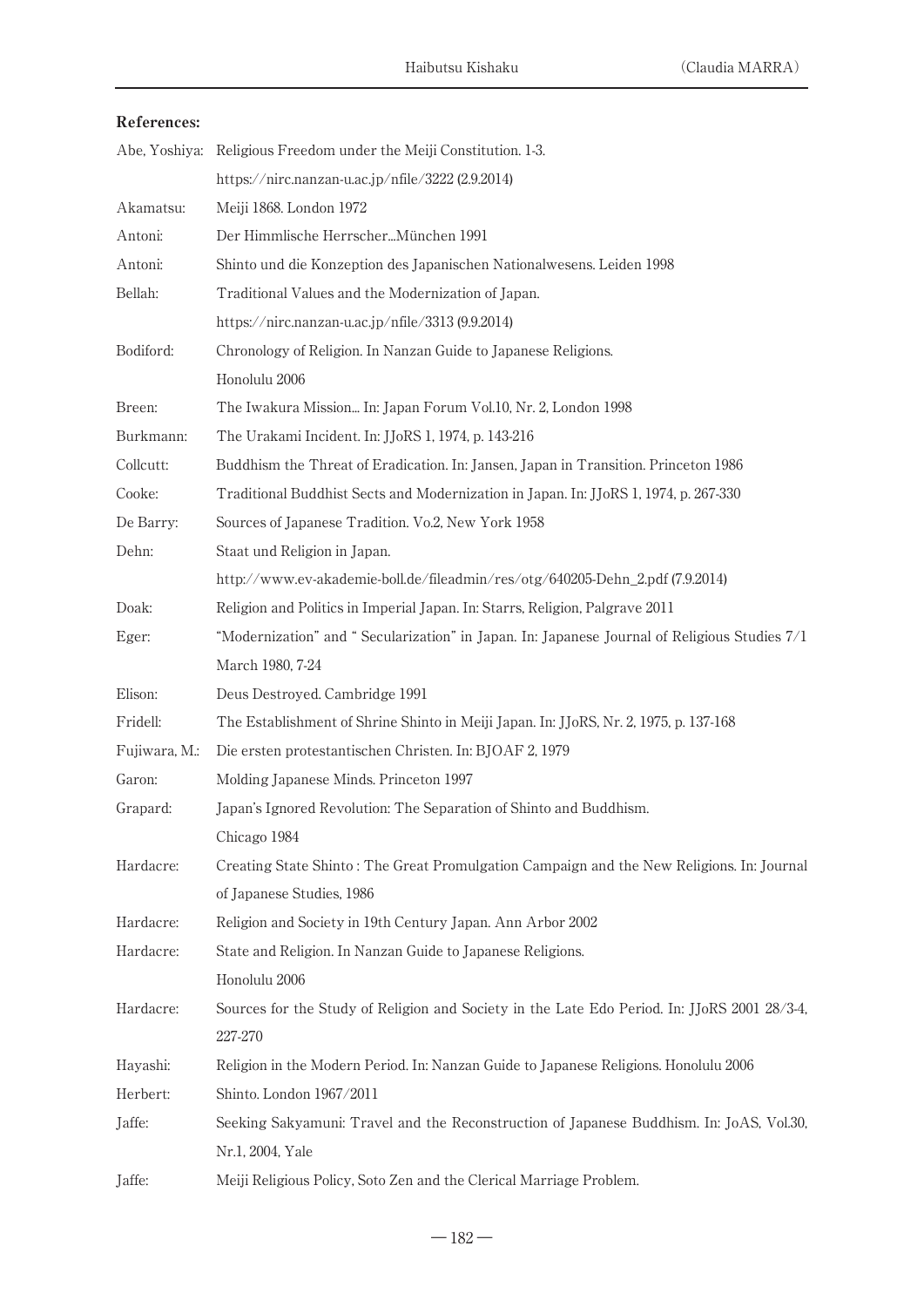|                | In: JJoRS 1998 25/1-2, 45-85                                                                 |
|----------------|----------------------------------------------------------------------------------------------|
| Janssen:       | Cambridge History of Japan, Cambridge 1989                                                   |
| Josephson:     | When Buddhism Became a "Religion" in: Japanese Journal of Religious Studies 33/1: 143-168    |
| Ketelaar:      | Of Heretics and Martyrs in Meiji Japan. Princeton 1990                                       |
| Kishimoto, H.: | The Problem of Religion and Modernization in Japan.                                          |
|                | https://nirc.nanzan-u.ac.jp/nfile/3240 (10.9.2014)                                           |
| Kitagawa:      | Some Reflections on Japanese Religion and Its Relationship to the Imperial System. In: JJoRS |
|                | 1990 17/2-3, 129-179                                                                         |
| Klautau:       | Against the Ghosts of Recent Past - Meiji Scholarship and the Discourse on Edo-Period        |
|                | Buddhist Decadence in: Japanese Journal of Religious Studies 35/2: 263-303                   |
| Kleine:        | Der Buddhismus in Japan, Tübingen 2011, S. 390-394                                           |
| Kracht:        | Japanische Geistesgeschichte. Wiesbaden 1988                                                 |
| Lande:         | Meiji Protestantism. Ffm 1989                                                                |
| Lokowandt:     | Shinto. München 2001                                                                         |
| McLaren:       | Transactions of the Asiatic Society of Japan. Vol. I & II. Yokohama 1914                     |
| Mohr:          | Japanese Zen Schools and the Transition to Meiji. In: JJoRS 1998                             |
|                | 25/1-2, 167-213                                                                              |
| Mohr:          | Zen Buddhism during the Tokugawa Period. In: JJoRS 21, 1994, p. 341-372                      |
| Nam-lin Hur:   | Death and Social Order in Tokugawa Japan. London 2007                                        |
| Nawrocki:      | Ideengeschichte des Shinto. Trier 1999                                                       |
| Nishijima:     | Japanese Buddhism and the Meiji Restauration.                                                |
|                | http://www.thezensite.com/ZenEssays/DogenStudies/buddhism_and_meiji.pdf (10.9.2014)          |
| Ōhashi:        | New Perspectives on the Early Tokugawa Persecution. In: Breen / Williams (Ed.): Japan and    |
|                | Christianity. Basingstoke 1996                                                               |
| Paramore:      | Ideology and Christianity in Japan. NY 2009                                                  |
| Rambelli:      | Sada Kaiseki, in: Starrs, Politics and Religion, Palgrave 2011                               |
| Schiller:      | Shinto, die Volksreligion Japans. Berlin 1935                                                |
| Schrimpf:      | Buddhistischer Blick auf das Christentum                                                     |
|                | http://www.religion.uni-bayreuth.de/de/sic/Schrimpf_Monika/                                  |
|                | Monika_Schrimpf_Publikationen/Schrimpf_Diss.pdf                                              |
|                | Shimazono, S.: State Shinto in the Lives of the People. In: JJoRS 36, 2009, p. 93 ff         |
| Starrs:        | Politics and Religion, Palgrave 2011                                                         |
| Stone:         | Buddhism. In: Nanzan Guide to Japanese Religions. Honolulu 2006                              |
| Sugiura, M.:   | 「首なし石仏」http://www.ka.shibaura-it.ac.jp/shakaika/                                             |
|                | 12%20 kubinashi-sekubutu.pdf (20.9.2014)                                                     |
|                | Tamamuro, F.: Local Society and the Temple-Parishioner Relationship. In:                     |
|                | Japanese Journal of Religious Studies 2001 28/3-4, p. 261-292                                |
| Thelle:        | Buddhism and Christianity in Japan. Honolulu 1987                                            |